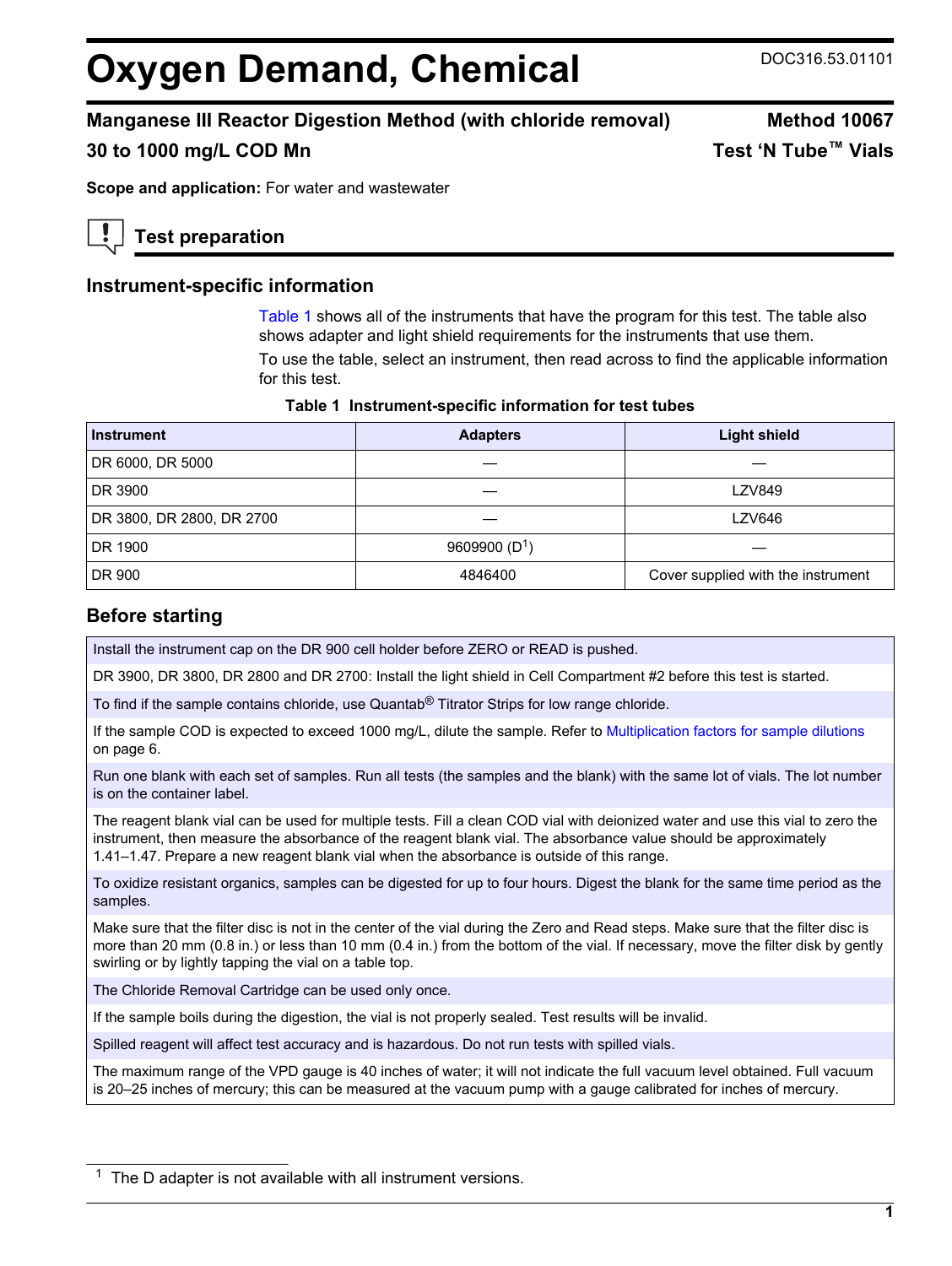Review the Safety Data Sheets (MSDS/SDS) for the chemicals that are used. Use the recommended personal protective equipment.

Dispose of reacted solutions according to local, state and federal regulations. Refer to the Safety Data Sheets for disposal information for unused reagents. Refer to the environmental, health and safety staff for your facility and/or local regulatory agencies for further disposal information.

# **Items to collect**

| <b>Description</b>                                                                                                                               | Quantity |
|--------------------------------------------------------------------------------------------------------------------------------------------------|----------|
| <b>Blender</b>                                                                                                                                   |          |
| DRB200 Reactor                                                                                                                                   |          |
| Forceps, extra fine                                                                                                                              |          |
| Light shield and adapter (For information about sample cells, adapters or light shields, refer to<br>Instrument-specific information on page 1.) |          |
| Manganese III COD Reagent Vials, 20 to 1000 mg/L COD                                                                                             |          |
| Pipet, TenSette, 0.1- to 1.0-mL, with pipet tips                                                                                                 |          |
| Pipet, TenSette, 10.0 to 10.0-mL, with pipet tips                                                                                                |          |
| Sulfuric Acid, concentrated ACS                                                                                                                  | 1 mL     |
| Test tube rack                                                                                                                                   |          |
| Vacuum pretreatment device                                                                                                                       |          |
| Vacuum pump                                                                                                                                      |          |
| Vial, glass, for sample and acid                                                                                                                 | 2        |
| Water, deionized                                                                                                                                 | varies   |

Refer to Consumables and replacement items on page 7 for order information.

## **Sample collection and storage**

- Collect samples in clean glass bottles. Use plastic bottles only if they are known to be free of organic contamination.
- Test biologically active samples as soon as possible.
- Homogenize samples that contain solids to get a representative sample.
- To preserve samples for later analysis, adjust the sample pH to less than 2 with concentrated sulfuric acid (approximately 2 mL per liter). No acid addition is necessary if the sample is tested immediately.
- Keep the preserved samples at 2–6  $^{\circ}$ C (36–43  $^{\circ}$ F) for a maximum of 28 days.
- Correct the test result for the dilution caused by the volume additions.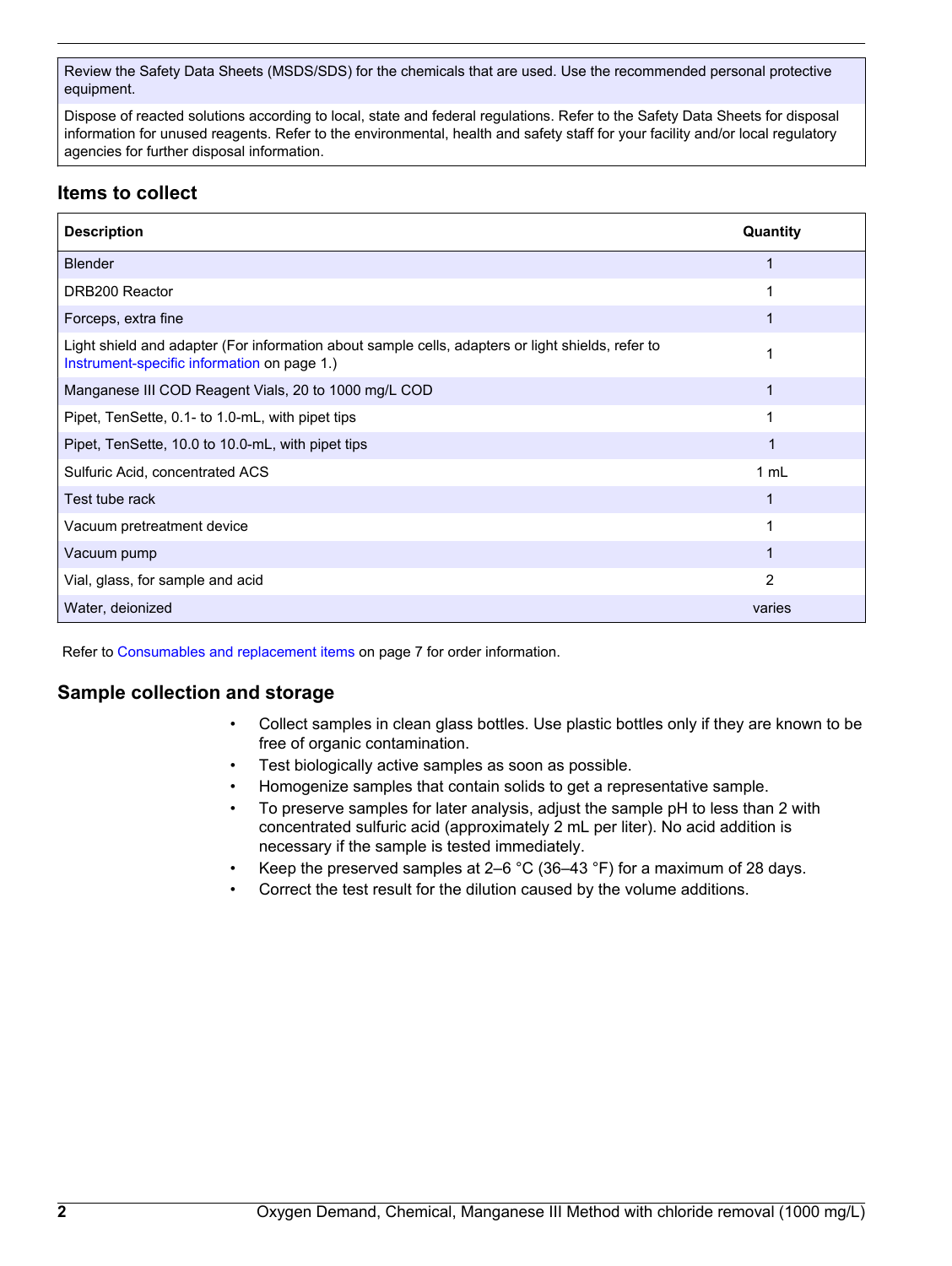# **Acidified sample preparation**



**1.** Set the DRB200 Reactor power to on. Preheat to 150 °C or set to the COD program.



**2.** Put 100 mL of sample in a blender. Blend for 30 seconds or until homogenized.

If suspended solids are present, continue to mix the sample while the sample is moved to the mixing cell for the prepared sample.



**3. Prepare the blank:** Use a pipet to add 9.0 mL of deionized water to a glass mixing cell.



**4. Prepare the sample:** Use a pipet to add 9.0 mL of homogenized sample to a second glass mixing cell.



**5.** Use a pipet or dispenser to add 1.0 mL of concentrated Sulfuric Acid to both mixing cells.



**6.** Close the mixing cells tightly. Invert several times. The cells get hot during mixing. Let the mixing cells cool to room temperature. Go to the Vacuum pretreatment procedure on page 4.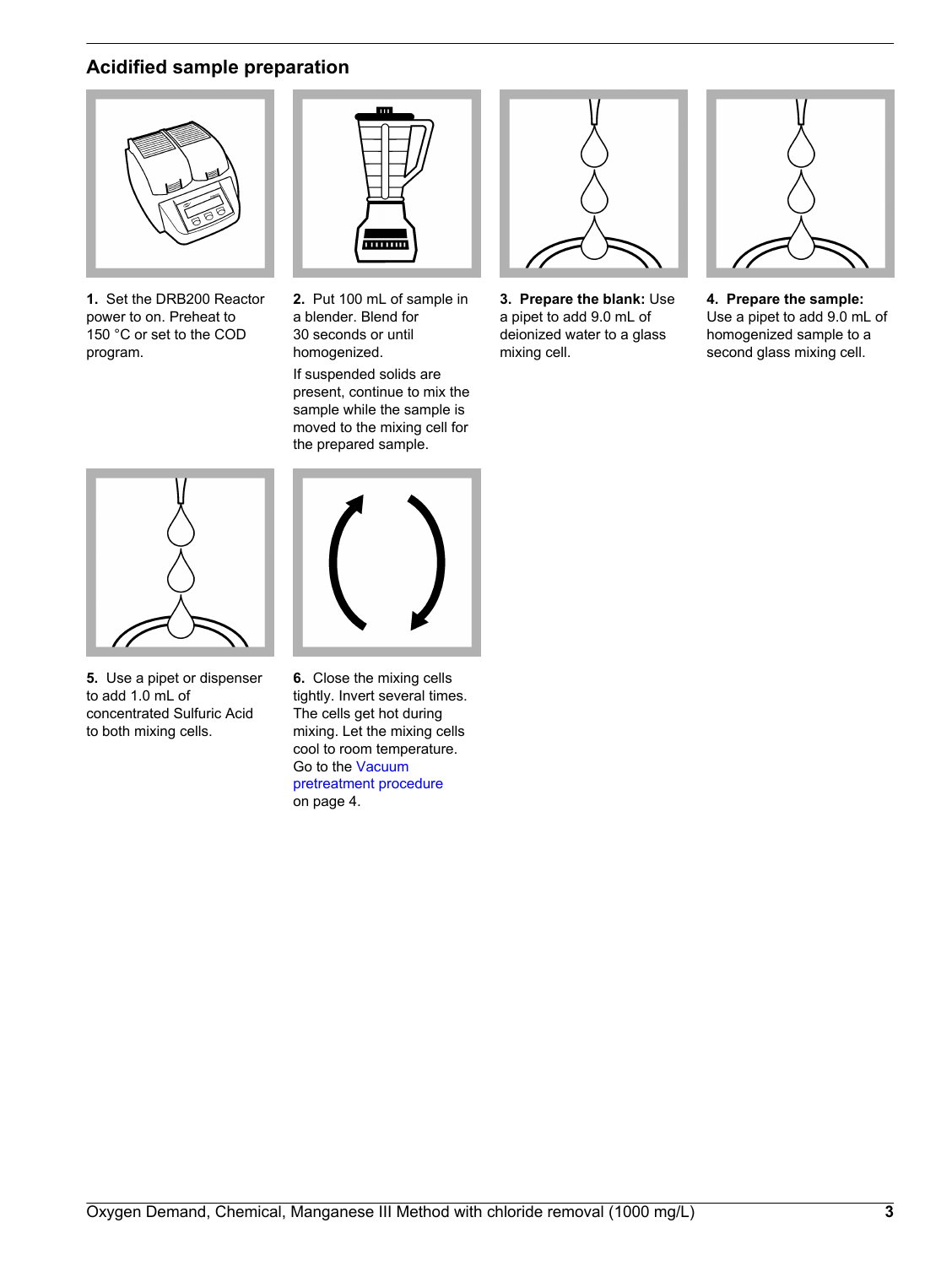# **Vacuum pretreatment procedure**



**1.** Attach the vacuum pretreatment device (VPD) to a vacuum pump that can create a vacuum of 20–25 inches of mercury. Do not use an aspirator type vacuum.



**2.** Write a sample identifier on each vial. Insert the Mn III COD vials in the numbered holes in the VPD base. Remove the caps from the vials.



**3.** Put the VPD top on the base. Insert a fresh Chloride Removal Cartridge (CRC) directly above each Mn III COD Reagent Vial. Close any open holes in the VPD with the supplied stoppers.



**4.** Start the vacuum pump. Adjust the vacuum regulator valve on top of the VPD until the internal gauge reads 20 inches of water.



**5. Prepare the blank:** Use a pipet to add 0.60 mL of acidified blank into the CRC. It should take 30–45 seconds to pull the liquid through the CRC into the vial.

*Note: If the liquid does not flow through the CRC, increase the vacuum until the flow starts, then reduce the vacuum back to 20 inches of water.*



**6. Prepare the sample:** Use a pipet to add 0.60 mL of each acidified sample into the CRC.



**7.** Close the vacuum regulator valve completely to achieve full vacuum. After one minute of full vacuum, move the VPD back and forth several times to remove drops that cling to the CRC.



**8.** Open the VPD regulator to release the vacuum. Turn the pump off. Remove the VPD top and set it aside. Dispose of the used Chloride Removal Cartridges. Go to Sample preparation and measurement on page 5.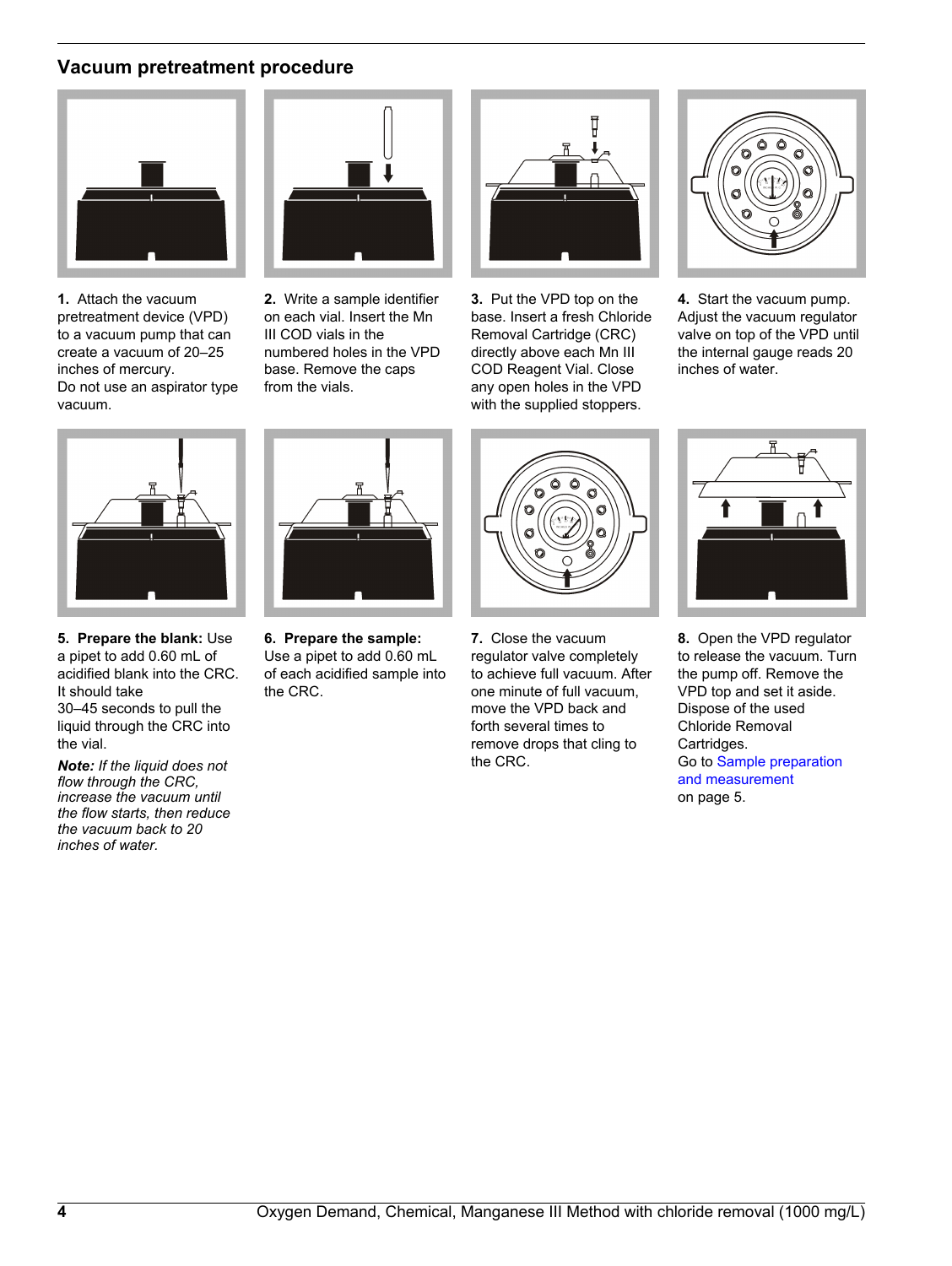## **Sample preparation and measurement**



**1.** Use forceps to remove the filter from the top of the CRC.

If the sample does not contain suspended solids, it is not necessary to transfer the filter to the digestion vial.



**2.** Insert each filter into the corresponding Mn III COD vial. Use the numbers on the VPD as a guide. Use a clean towel or deionized water to clean the forceps between samples.



**3.** Remove the Mn III COD vial from the vacuum chamber. Put the original caps on and close tightly. Invert the vials several times to mix.



**4.** Insert the vials in the DRB200 Reactor at 150 °C. Close the cover. Digest the samples for one hour.



**5.** After an hour, remove the vials from the DRB200. Let the vials cool in a rack for two minutes.

If the solution develops a colorless upper layer and a purple lower layer, invert the vials several times to mix.



**6.** Let the vials cool to room temperature in a cool water bath, or hold under running tap water for several minutes.



**7.** Start program **432 COD Mn III**. For information about sample cells, adapters or light shields, refer to Instrument-specific information on page 1.



**8.** Clean the blank vial.



**9.** Insert the blank vial into the 16‑mm cell holder. Make sure that the filter disc does not block the instrument light beam. Refer to Before starting on page 1.



**10.** Push **ZERO**. The display shows 0 mg/L COD Mn.





**11.** Clean the sample vial. **12.** Insert the sample vial into the 16‑mm cell holder. Make sure that the filter disc does not block the instrument light beam. Refer to Before starting on page 1.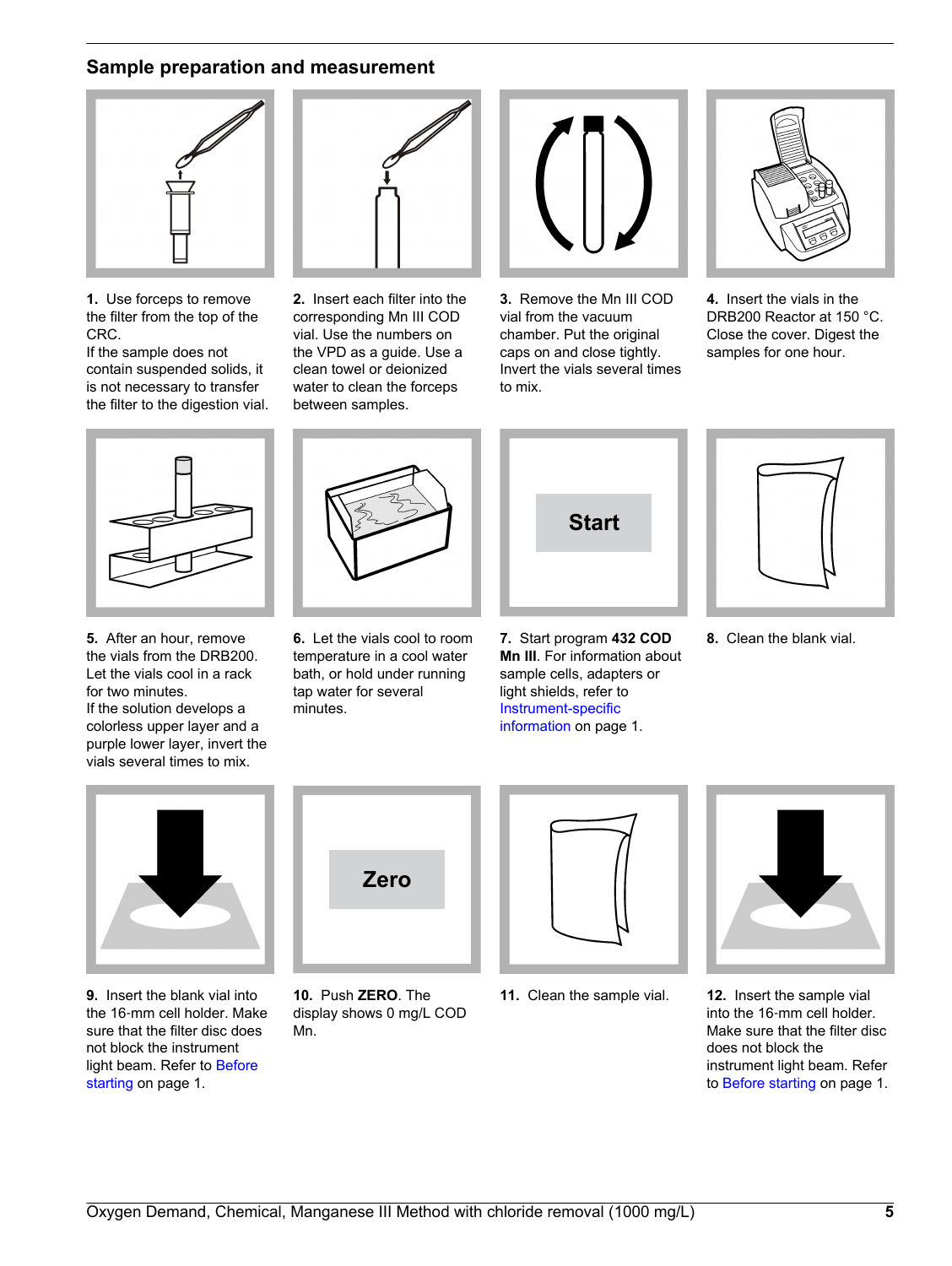

**13.** Push **READ**. Results show in mg/L COD Mn.

#### **Multiplication factors for sample dilutions**

If the sample COD is expected to exceed 1000 mg/L, dilute the sample as shown in Table 2. For other dilutions not shown, add the sample volume and the deionized water and divide by the sample volume to obtain the multiplication factor. All dilutions require that the ratio of sample to sulfuric acid remain at 9:1.

*Note: Mixing concentrated sulfuric acid and water is not additive. Adding 1.0 mL of concentrated sulfuric acid to 9.0 mL of sample does not result in a final volume of 10.0 mL. This factor is built into the calibration curve.*

| Sample (mL) | Deionized water (mL) | Range (mg/L COD) | <b>Multiplication factor</b> |
|-------------|----------------------|------------------|------------------------------|
| 6.0         | 3.0                  | $30 - 1500$      | 1.5                          |
| 3.0         | 6.0                  | 60-3000          |                              |
| 1.0         | 8.0                  | 180-9000         |                              |
| 0.5         | 8.5                  | 360-18,000       | 18                           |

#### **Table 2 Multiplication factors**

For best results, use a minimum of 0.5 mL sample for the dilution. If the sample values exceed 18,000 mg/L COD, use a separate sample dilution, then start the sample chloride removal procedure.

**Example:** Dilute the sample to a range of 90–4500 mg/L COD.

Sample Volume (2.0 mL) + Deionized water (7.0 mL) = Total Volume (9.0 mL)

Multiplication factor = (total volume)/(sample volume) =  $9.0$  mL/2.0 mL =  $4.5$ 

Standard test range is 50 to 1000 mg/L COD.

Example test range =  $4.5(50)$  to  $4.5(1000)$  = 225 to 4500 mg/L COD

## **Interferences**

Inorganic materials can also be oxidized by trivalent manganese and cause a positive interference when present in significant concentrations. Chloride is the most common interference and is removed by sample pretreatment with the Chloride Removal Cartridge. Refer to the Oxygen Demand, Chemical procedure that uses the Manganese III Reactor Digestion Method (with chloride removal). If chloride is known to be absent or present in insignificant concentrations, the pretreatment is not necessary. A simple way to determine if chloride has an effect on the test results is to run routine samples with and without the chloride removal, then compare results.

Other inorganic interferences (e.g., nitrite, ferrous iron, sulfide) are not usually present in significant amounts. If necessary, determine the concentration of these interferences with separate methods, then adjust the final COD test results accordingly.

Ammonia nitrogen is known to interfere in the presence of chloride. Ammonia nitrogen does not interfere if chloride is absent.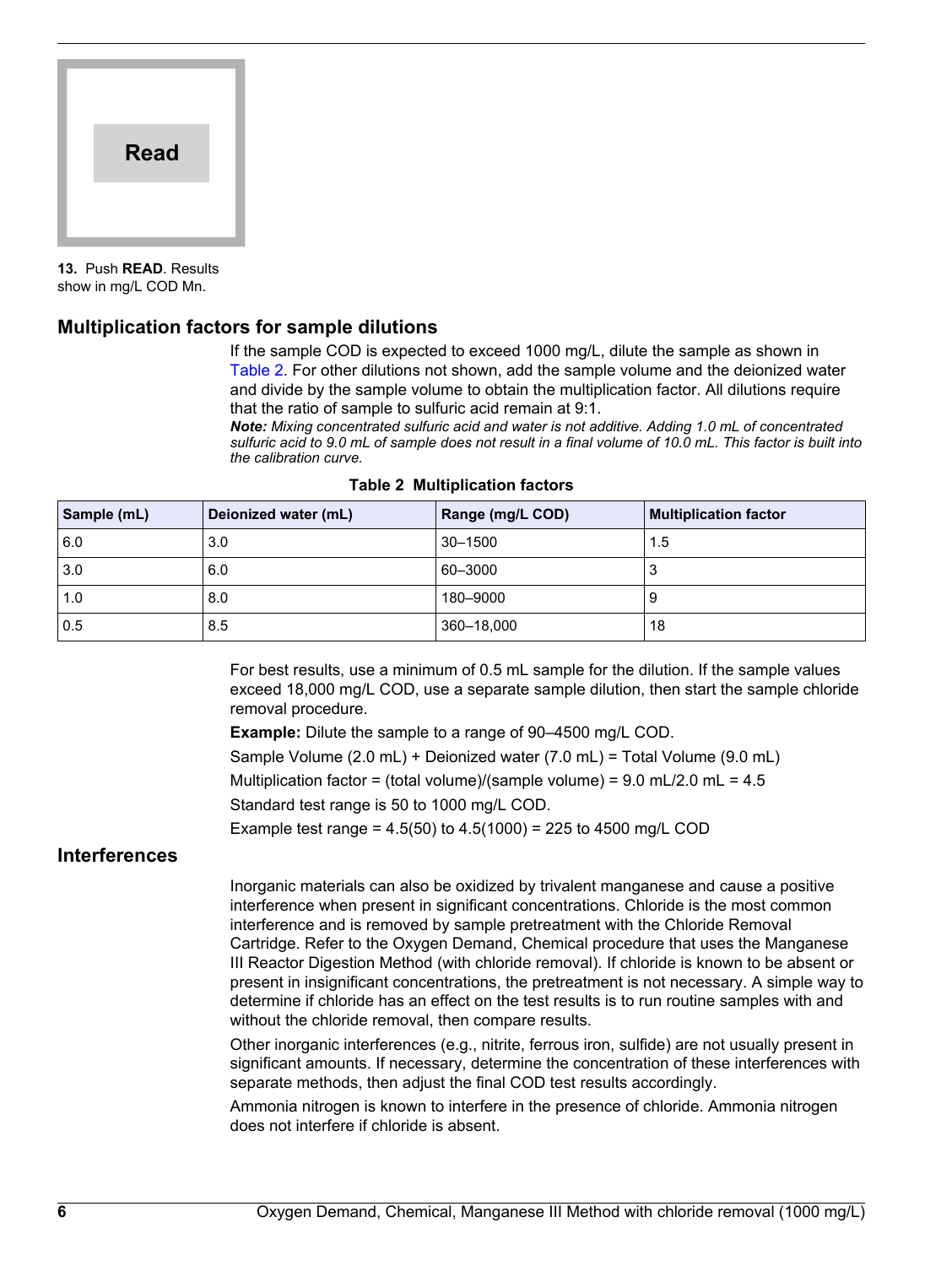# **Accuracy check**

#### **Standard solution method**

Use the standard solution method to validate the test procedure, the reagents and the instrument.

Items to collect:

- COD standard solution, 800 mg/L (use 0.60 mL in place of the sample)
- **1.** Use the test procedure to measure the concentration of the standard solution.
- **2.** Compare the expected result to the actual result.

*Note: The factory calibration can be adjusted slightly with the standard adjust option so that the instrument shows the expected value of the standard solution. The adjusted calibration is then used for all test results. This adjustment can increase the test accuracy when there are small variations in the reagents or instruments.*

#### **Method performance**

The method performance data that follows was derived from laboratory tests that were measured on a spectrophotometer during ideal test conditions. Users can get different results under different test conditions.

| Program | <b>Standard</b> | Precision (95% confidence interval) | <b>Sensitivity</b><br>Concentration change per 0.010 Abs change |
|---------|-----------------|-------------------------------------|-----------------------------------------------------------------|
| 432     | 600 mg/L COD    | 576–624 mg/L COD                    | 8 ma/L COD                                                      |

#### **Estimated detection limit**

The EDL for program 432 is 4 mg/L COD. The EDL is the calculated lowest average concentration in a deionized water matrix that is different from zero with a 99% level of confidence.

#### **Summary of method**

Chemical Oxygen Demand (COD) is defined as a measure of the oxygen equivalent of the organic matter content of a sample that is susceptible to oxidation by a strong chemical oxidant (APHA Standard Methods, 19th ed., 1995). Trivalent manganese is a strong, non-carcinogenic chemical oxidant that changes quantitatively from purple to colorless when it reacts with organic matter. It typically oxidizes about 80% of the organic compounds. Studies have shown that the reactions are highly reproducible and test results correlate closely to Biochemical Oxygen Demand (BOD) values and hexavalent chromium COD tests. None of the oxygen demand tests provide 100% oxidation of all organic compounds.

A calibration is provided which is based on the oxidation of Potassium Acid Phthalate (KHP). A different response may be seen in analyzing various wastewaters. The KHP calibration is adequate for most applications. The highest degree of accuracy is obtained when test results are correlated to a standard reference method such as BOD or one of the chromium COD methods. Special waste streams or classes will require a separate calibration to obtain a direct mg/L COD reading or to generate a correction factor for the precalibrated KHP response. The sample digestion time can be extended up to four hours for samples that are difficult to oxidize. Test results are measured at 510 nm in spectrophotometers and 520 nm in colorimeters.

#### **Consumables and replacement items**

#### **Required reagents**

| <b>Description</b>               | <b>Quantity/test</b> | Unit      | Item no. |
|----------------------------------|----------------------|-----------|----------|
| Manganese III COD Reagent Vials  |                      | $25$ /pkq | 2623425  |
| Chloride Removal Cartridge (CRC) |                      | 25/pkg    | 2661825  |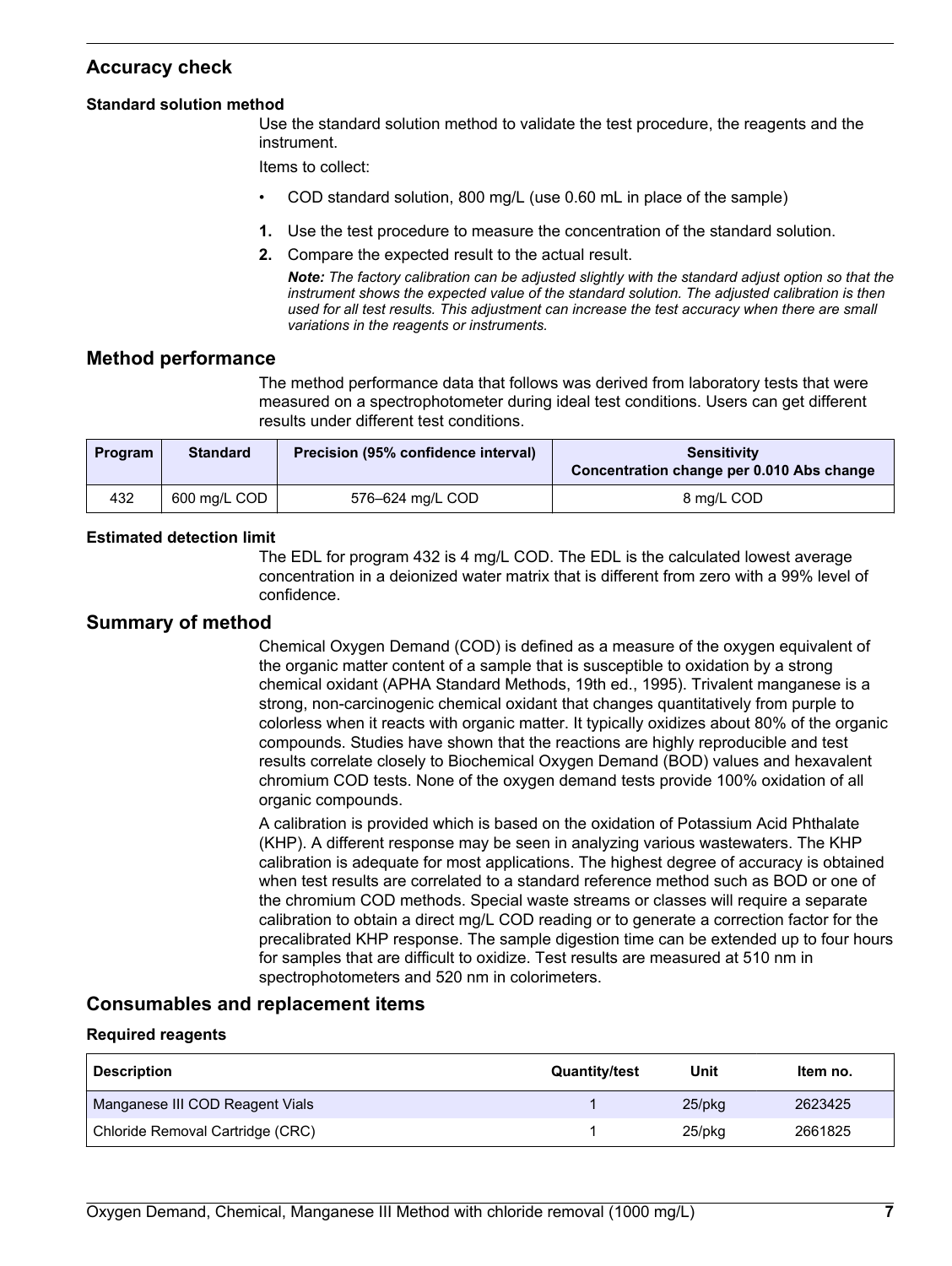# **Consumables and replacement items (continued)**

| <b>Description</b>               | <b>Quantity/test</b> | Unit | Item no. |
|----------------------------------|----------------------|------|----------|
| Sulfuric Acid, concentrated, ACS | 75 mL                | 2.5L | 97909    |
| Water, deionized                 | varies               | 41   | 27256    |

#### **Required apparatus**

| <b>Description</b>                                | <b>Quantity/test</b> | Unit      | Item no.        |
|---------------------------------------------------|----------------------|-----------|-----------------|
| Blender, 2-speed, 120 VAC option                  | 1                    | each      | 2616100         |
| Cap, with inert Teflon liner, for mixing bottle   | varies               | 12/pkg    | 2401812         |
| Cell, mixing                                      | 2                    | each      | 2427700         |
| DRB 200 Reactor, 110 VAC option, 15 x 16-mm wells |                      | each      | LTV082.53.40001 |
| DRB 200 Reactor, 220 VAC option, 15 x 16-mm wells |                      | each      | LTV082.52.40001 |
| Forceps, extra fine point                         |                      | each      | 2669600         |
| Pipet, TenSette, 1.0-10.0 mL                      | 1                    | each      | 1970010         |
| Pipet tips, for TenSette Pipet, 1.0-10.0 mL       | varies               | $50$ /pkg | 2199796         |
| Pipet, TenSette, 0.1-1.0 mL                       |                      | each      | 1970001         |
| Pipet tips, for TenSette Pipet, 0.1–1.0 mL        | 2                    | 50/pkg    | 2185696         |
| Test tube rack                                    |                      | each      | 1864100         |
| Vacuum Pretreatment Device (VPD) <sup>2</sup>     |                      | each      |                 |
| Vacuum Pump, 1.2 CFM 115 V                        |                      | each      | 2824800         |

#### **Recommended standards**

| <b>Description</b>                                                                                                                                  | Unit             | Item no. |
|-----------------------------------------------------------------------------------------------------------------------------------------------------|------------------|----------|
| COD Standard Solution, 800-mg/L                                                                                                                     | $200 \text{ ml}$ | 2672629  |
| Oxygen Demand Standard (BOD, COD, TOC), 10-mL ampules                                                                                               | 16/pkg           | 2833510  |
| Potassium Acid Phthalate (KHP), ACS                                                                                                                 | 500q             | 31534    |
| Wastewater Influent Standard Solution, Mixed Parameter, for NH <sub>3</sub> -N, NO <sub>3</sub> -N, PO <sub>4</sub> ,<br>COD, SO <sub>4</sub> , TOC | 500 ml           | 2833149  |

#### **Optional reagents and apparatus**

| <b>Description</b>                                                             | Unit             | Item no. |
|--------------------------------------------------------------------------------|------------------|----------|
| Dispenser, automatic, 1.0-5.0 mL                                               | each             | 2563137  |
| Titrator Strips, Quantab, for low range chloride                               | 40 tests         | 2744940  |
| Finger cots                                                                    | $2$ /pkg         | 1464702  |
| Paper, pH, 0-14 pH range                                                       | $100$ /p $kg$    | 2601300  |
| COD Standard Solution, 300-mg/L                                                | 200 mL           | 1218629  |
| COD Standard Solution, 300-mg/L                                                | 500mL            | 1218649  |
| COD Standard Solution, 1000-mg/L                                               | $200 \text{ ml}$ | 2253929  |
| Standard Methods for the Examination of Water and Wastewater (current edition) | each             | 2270800  |

<sup>&</sup>lt;sup>2</sup> The Vacuum Pretreatment Device is obsolete. There is no replacement.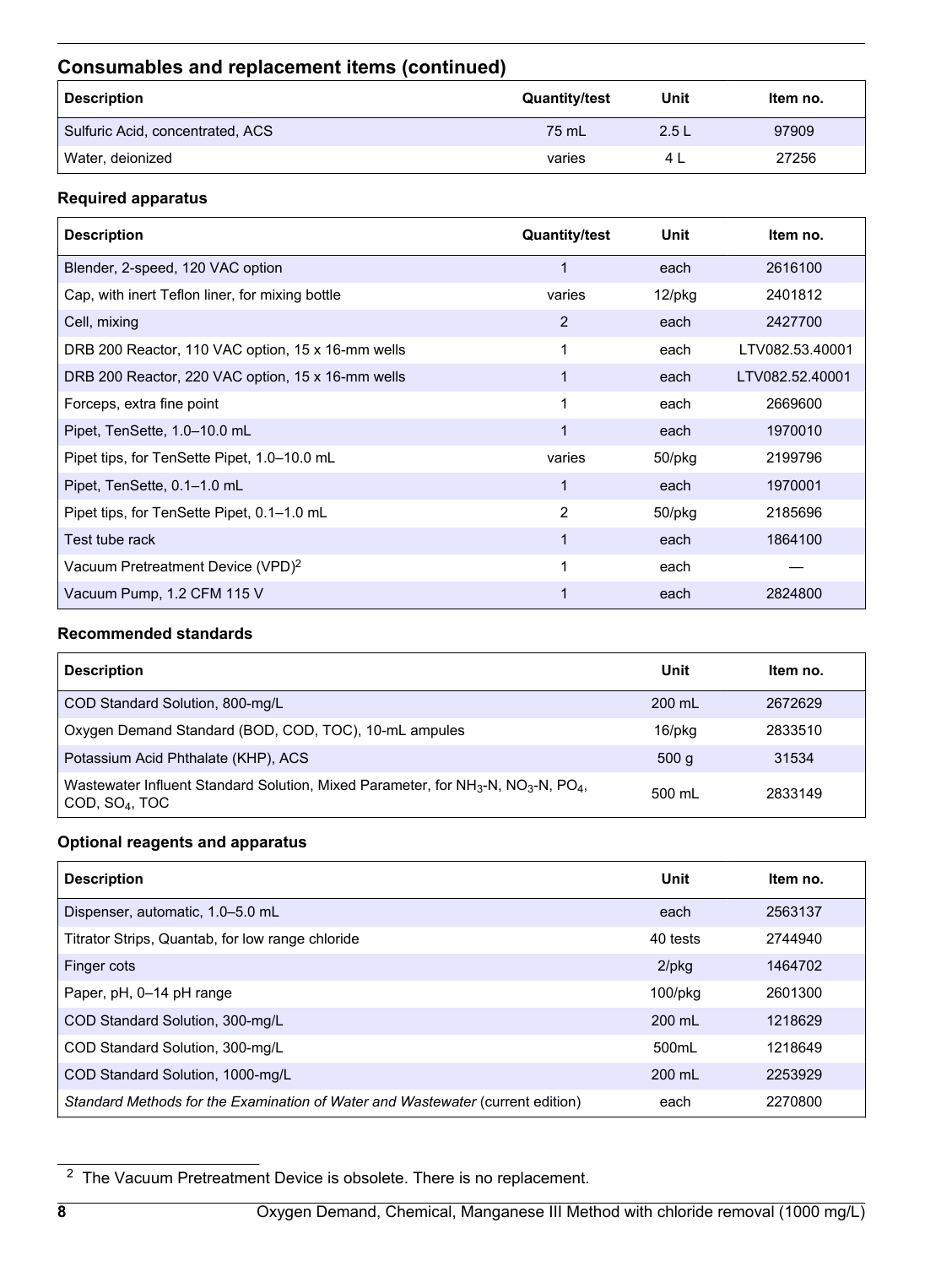#### **Optional reagents and apparatus (continued)**

| <b>Description</b>                         | Unit       | Item no. |
|--------------------------------------------|------------|----------|
| Pipet tips for TenSette Pipet, 1.0–10.0 mL | $250$ /pkg | 2199725  |
| Pipet tips for TenSette Pipet, 0.1–1.0 mL  | 1000/pkg   | 2185628  |